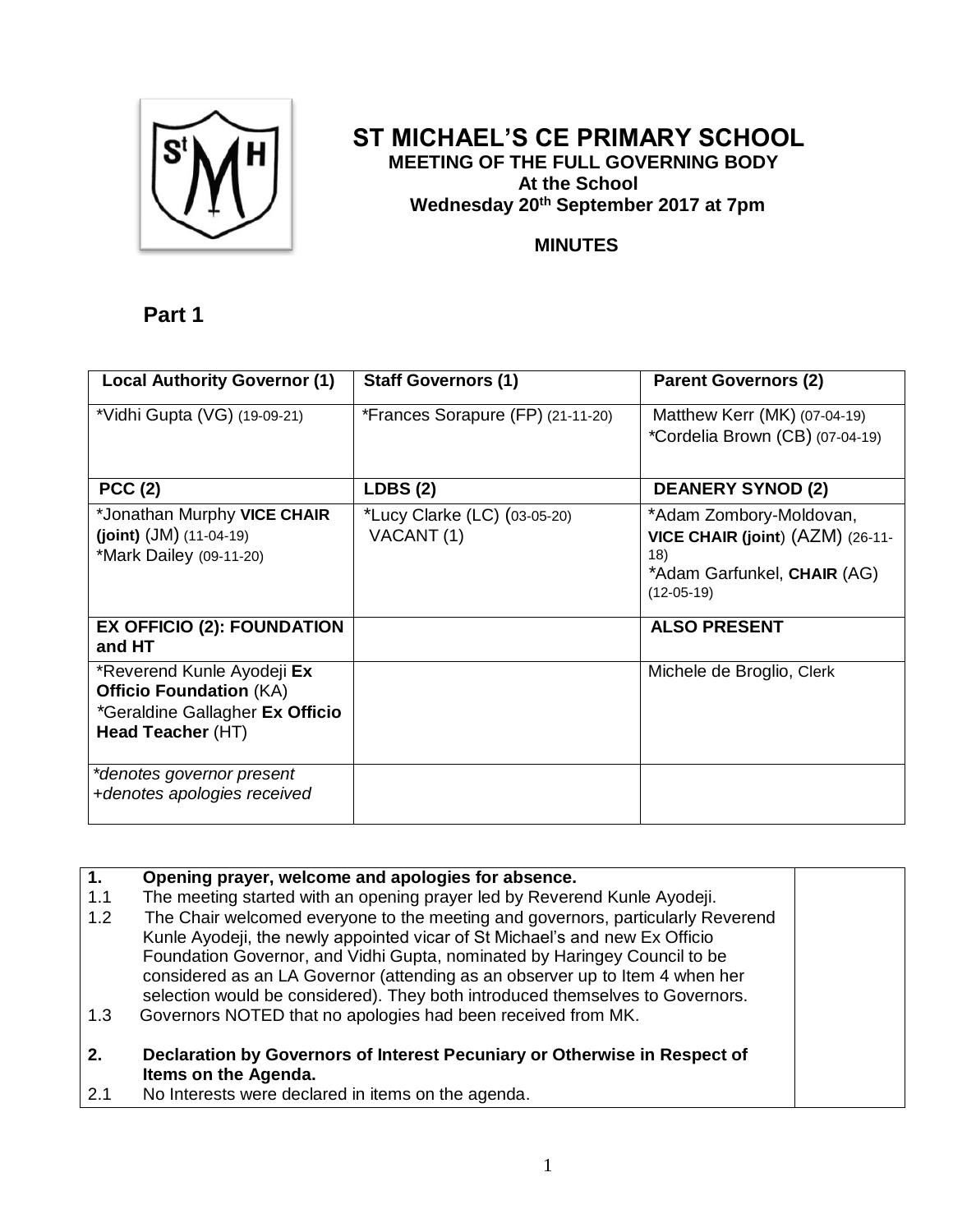| 3.        | Election of Chair and Vice-Chairs for the 2017/18 academic year and decision                                                                                                                                                                                                                                                                                                                                                                                                                                                                                                                                                                                                                                                                                                                                                                                                                                                                                                                                                                                                     |             |
|-----------|----------------------------------------------------------------------------------------------------------------------------------------------------------------------------------------------------------------------------------------------------------------------------------------------------------------------------------------------------------------------------------------------------------------------------------------------------------------------------------------------------------------------------------------------------------------------------------------------------------------------------------------------------------------------------------------------------------------------------------------------------------------------------------------------------------------------------------------------------------------------------------------------------------------------------------------------------------------------------------------------------------------------------------------------------------------------------------|-------------|
|           | regarding periods of office.                                                                                                                                                                                                                                                                                                                                                                                                                                                                                                                                                                                                                                                                                                                                                                                                                                                                                                                                                                                                                                                     |             |
|           | Terms of Office for Chair and Joint Vice Chairs: Governors AGREED that the terms<br>should continue to be for a period of one year.                                                                                                                                                                                                                                                                                                                                                                                                                                                                                                                                                                                                                                                                                                                                                                                                                                                                                                                                              |             |
|           | (The Clerk took over as Chair of the meeting)                                                                                                                                                                                                                                                                                                                                                                                                                                                                                                                                                                                                                                                                                                                                                                                                                                                                                                                                                                                                                                    |             |
|           | <b>Election of Chair: The Clerk asked if there were any nominations and Adam</b>                                                                                                                                                                                                                                                                                                                                                                                                                                                                                                                                                                                                                                                                                                                                                                                                                                                                                                                                                                                                 |             |
|           | Garfunkel was nominated by MD. This was seconded FS. There being no other                                                                                                                                                                                                                                                                                                                                                                                                                                                                                                                                                                                                                                                                                                                                                                                                                                                                                                                                                                                                        |             |
|           | nominations or expressions of interest, AG confirmed that he would like to stand and                                                                                                                                                                                                                                                                                                                                                                                                                                                                                                                                                                                                                                                                                                                                                                                                                                                                                                                                                                                             |             |
|           | Governors unanimously AGREED to appoint him as Chair for a second term.                                                                                                                                                                                                                                                                                                                                                                                                                                                                                                                                                                                                                                                                                                                                                                                                                                                                                                                                                                                                          |             |
|           | (AG took over as Chair of the meeting)                                                                                                                                                                                                                                                                                                                                                                                                                                                                                                                                                                                                                                                                                                                                                                                                                                                                                                                                                                                                                                           |             |
|           | Election of Vice Chair: JM was nominated by LC and this was seconded by MD, and<br>AZM was nominated by AG and seconded by CB. Both nominees stated that they<br>would like to stand as Joint Vice-Chairs. Governors AGREED that having joint<br>Chairs had worked very well last year and that this arrangement should continue.<br>and unanimously AGREED to appoint JM and AZM as JOINT Vice Chairs for a<br>second term.                                                                                                                                                                                                                                                                                                                                                                                                                                                                                                                                                                                                                                                     |             |
|           |                                                                                                                                                                                                                                                                                                                                                                                                                                                                                                                                                                                                                                                                                                                                                                                                                                                                                                                                                                                                                                                                                  |             |
| 4.<br>4.1 | <b>Appointment of new LA Governor</b><br>The Chair stated that the LA (Haringey Council) had approved its appointment of<br>Vidhi Gupta as an LA Governor and she had been nominated by the LA to be<br>considered as LA Governor for St Michael's. He explained that all candidates initially<br>put forward by the LA as potential nominees had been considered by himself and<br>HT. Having met with VG they were very happy with her and felt she would be a very<br>suitable LA Governor. VG was invited to say a few words about herself and informed<br>governors hat she is a local resident, had lived abroad and now works as a strategy<br>consultant in financial services, and wants to use her experience and skills to assist<br>the Governing Body. There were no questions from Governors and she left the room<br>whilst a decision was reached. Governors unanimously APPROVED her<br>appointment as LA Governor and she was invited back into the room and informed<br>of this decision. Her term will run for a period of four years with immediate effect. |             |
| 5.<br>5.1 | Annual Register of Interests and Publication of Governor's Details<br>Individual Declaration of Interests Forms and the Annual Register of Interests were<br>completed by all Governors present to be filed at the school. The Clerk will chase up<br>MK to ensure that he also completes a form and returns it to the Headteacher who<br>will need to ensure that his details are entered on the Annual Register.                                                                                                                                                                                                                                                                                                                                                                                                                                                                                                                                                                                                                                                               |             |
| 5.2       | The Clerk also reminded Governors that the Annual register needs to be published                                                                                                                                                                                                                                                                                                                                                                                                                                                                                                                                                                                                                                                                                                                                                                                                                                                                                                                                                                                                 | Clerk/MK/HT |
|           | on the school's website and entered on 'Edubase'.                                                                                                                                                                                                                                                                                                                                                                                                                                                                                                                                                                                                                                                                                                                                                                                                                                                                                                                                                                                                                                | HT          |
|           |                                                                                                                                                                                                                                                                                                                                                                                                                                                                                                                                                                                                                                                                                                                                                                                                                                                                                                                                                                                                                                                                                  |             |
| 6.        | Membership of the Governing Body, Committees and Link Governors.<br>To review and update membership of the Governing Body: Governors NOTED that<br>there is now only one vacancy, for LDBS Governor<br>a) A Review of membership of the Committees for 2017/18 and ensuring provision<br>for Pay Committee, a Pupil Discipline Committee, Staff Disciplinary/Dismissal<br>Committee and Staff Appeals Committee and a panel to carry out the Headteacher's<br>Performance review in 2017/18)<br>On the advice of the HT Governors AGREED that membership of the Pay<br>Committee and Headteacher's Performance Review Panel should be agreed at this<br>meeting: They AGREED to APPOINT MD and JM to the Pay committee. The Clerk<br>advised that the current terms of reference probably require three governors on the<br>committee and she will confirm the required number to the Chair tomorrow.                                                                                                                                                                            |             |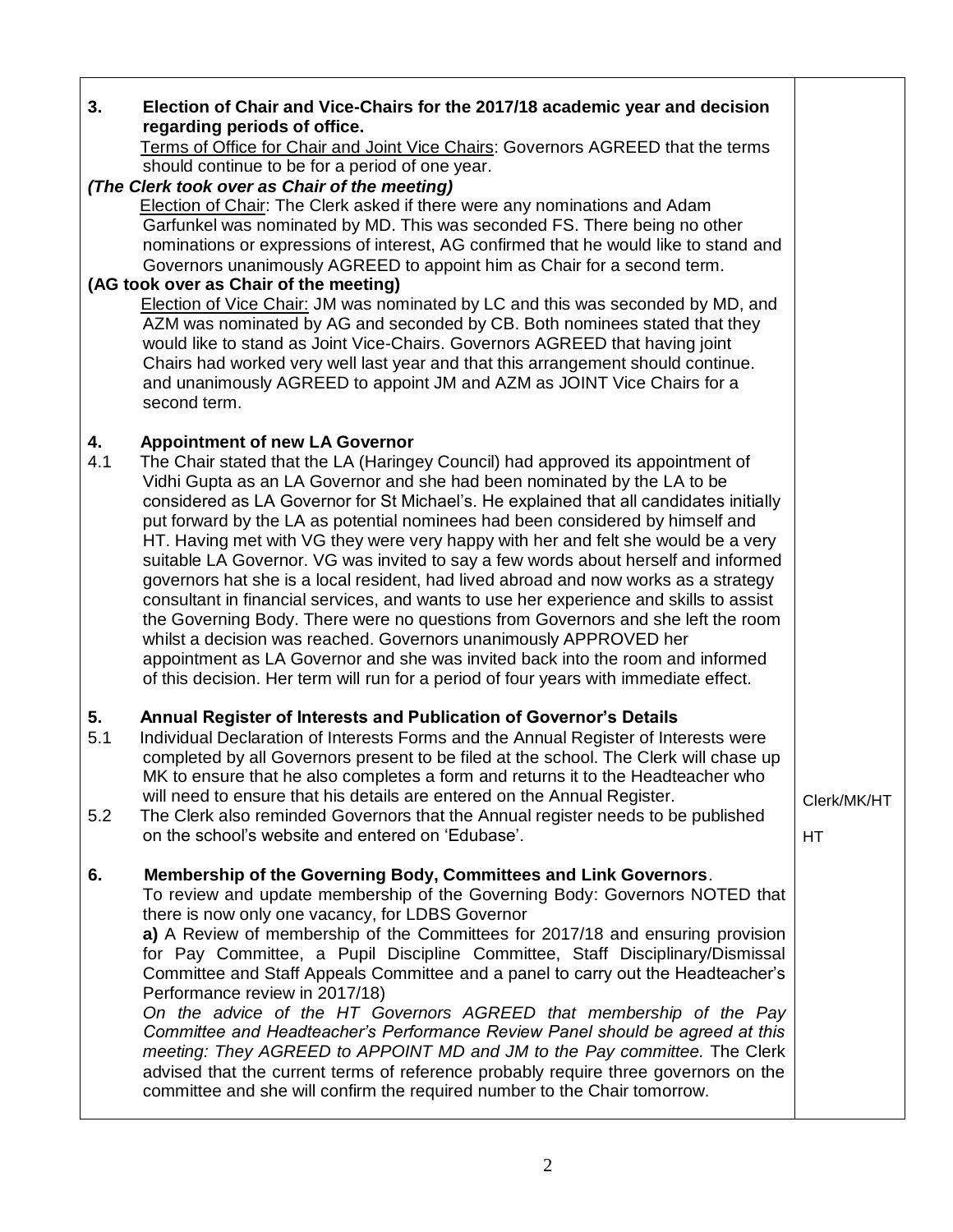|           | Governors AGREED to appoint AZM, LC and AG to the Headteacher's Performance<br>Review Panel.                                                                                                                                                                                                                                                                                                                                                                                                           | <b>Clerk</b> |
|-----------|--------------------------------------------------------------------------------------------------------------------------------------------------------------------------------------------------------------------------------------------------------------------------------------------------------------------------------------------------------------------------------------------------------------------------------------------------------------------------------------------------------|--------------|
|           | Governors also AGREED that membership of Pupil Discipline Committee, Staff<br>Disciplinary/Dismissal Committee and Staff Appeals Committee Committees will be<br>determined as and when necessary.                                                                                                                                                                                                                                                                                                     |              |
|           | Governors then AGREED to DEFER membership of Governing Body Committees<br>and Working Groups to the next full Governing Body meeting, after the Review of the<br>Governing Body's Committee Structure has been discussed at the Governors' Day                                                                                                                                                                                                                                                         |              |
|           | on the 27 <sup>th</sup> September 2017, and any changes to the Committee Structure have<br>been agreed at the next full Governing Body Meeting in October.<br>b) Governors AGREED to DEFER the appointment of a Chair of the Fundraising                                                                                                                                                                                                                                                               | Chair/HT     |
|           | Working Group and Noted that each Committee will appoint its Chair at its next<br>meeting after any changes to the Committee Structure have been agreed in October.                                                                                                                                                                                                                                                                                                                                    |              |
|           | Governors AGREED that the following will be also be DEFERRED to the next<br>full Governing Body meeting in October:                                                                                                                                                                                                                                                                                                                                                                                    | Chair/HT     |
|           | c) To agree to review the list of functions to be delegated to Committees and<br>individuals by the Governing body at the next Full Governing Body.<br>d) To Agree the terms of reference for the Governing Body, Fundraising Working                                                                                                                                                                                                                                                                  | Chair/HT     |
|           | Group and Committees.<br>e) To review Link Governors: Governors will review Link Governors at the next<br>meeting and AGREED in the meantime to appoint KA as Christian Ethos Lead and                                                                                                                                                                                                                                                                                                                 |              |
| 7.<br>7.1 | <b>Governors' Role Profile and Code of Conduct (circulated)</b><br>Governors were advised by the clerk that changes had been made to the document<br>provided by the LA this year and these are highlighted in red. The Chair reminded                                                                                                                                                                                                                                                                 |              |
|           | Governors that the existing Code adopted by the Governing Body makes allowance<br>for governors to set up and participate in the Fundraising Working Group and these<br>changes need to be reflected in the new Code. It was AGREED that since the<br>information that needs to be inserted may also vary, once the new committee<br>structure has been discussed and approved, this item should be deferred to the next<br>meeting. The revised and updated Code will need to be agreed and signed by |              |
|           | each governor at the next Governing Body Meeting.                                                                                                                                                                                                                                                                                                                                                                                                                                                      | Chair/HT     |
|           | <b>Main Business:</b>                                                                                                                                                                                                                                                                                                                                                                                                                                                                                  |              |
| 8.<br>8.1 | Minutes of the previous meeting (12/07/17) and Matters Arising.<br>The Minutes were APPROVED as an accurate record and were duly signed by<br>the Chair for filing at the school.                                                                                                                                                                                                                                                                                                                      |              |
| 8.2       | Matters arising: Item 8.2 - All Governors were reminded of the need to arrange to<br>provide a photo for the website and a short biography of themselves. It was<br>AGREED that all Governors should also review their biographies and update them.<br>These should be sent to HT as soon as possible.                                                                                                                                                                                                 | <b>ALL</b>   |
| 9.<br>9.1 | <b>First quarter budget monitoring (Circulated)</b><br>The Headteacher presented this item and informed governors that expenditure is<br>largely on track. The following were brought to their attention and NOTED:                                                                                                                                                                                                                                                                                    |              |
| 9,2       | Recommendations made by the Teachers' Pay Review Body were accepted by the                                                                                                                                                                                                                                                                                                                                                                                                                             |              |
|           | Government and Teachers on the main pay scale will get a 2% pay rise. We had 1%<br>increase in budget so it's an extra 1% that was not budgeted for and only on mainscale                                                                                                                                                                                                                                                                                                                              |              |
| 2017-18   | teachers not UPS or Leaders. Estimated to be approximately £5-£6k additional cost for                                                                                                                                                                                                                                                                                                                                                                                                                  |              |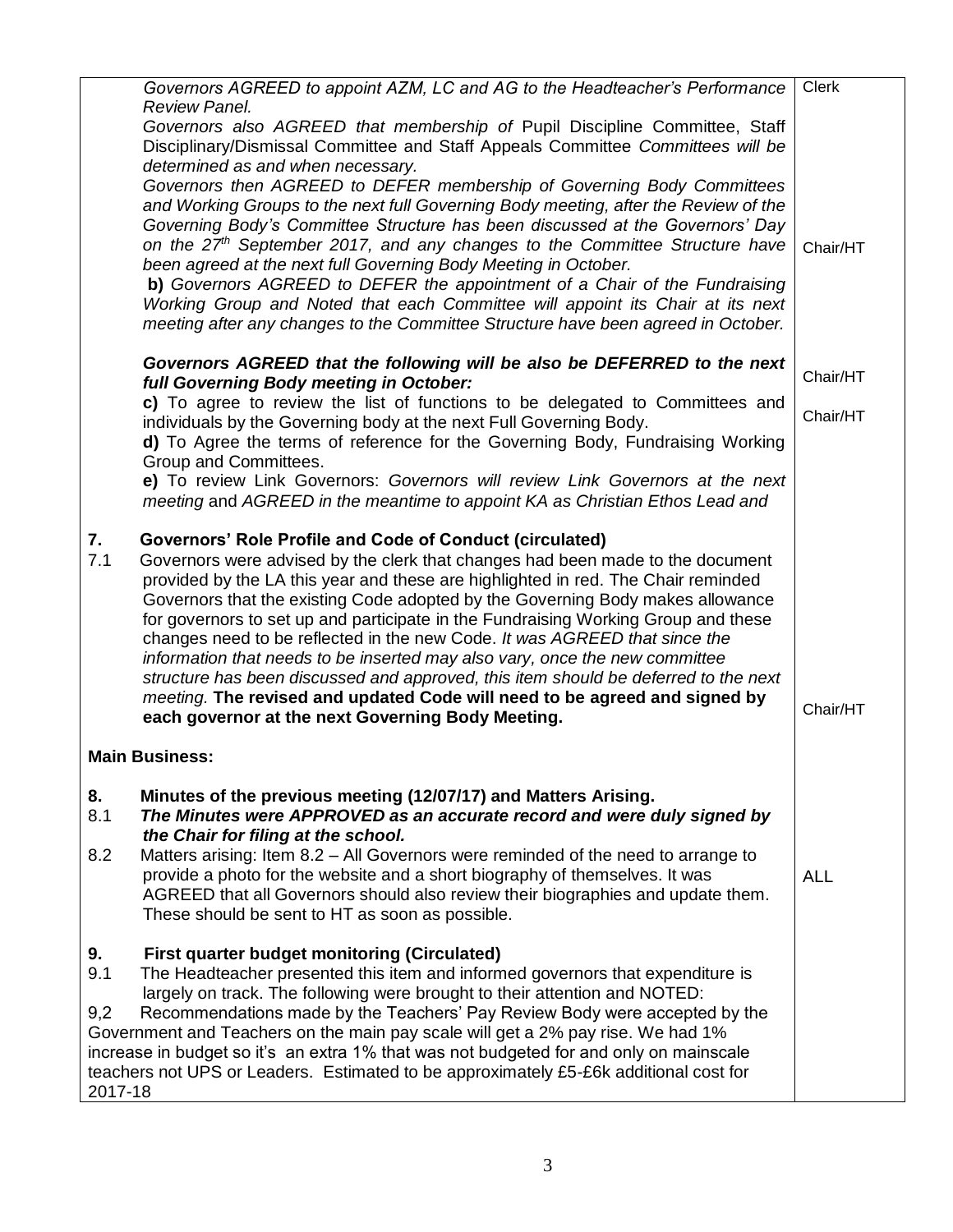|            | This will impact on the budget as the pay increase had not been agreed or included at the<br>time it was set by Governors. This is likely to result in an overall increase of 5% in<br>the budget.                                          |       |
|------------|---------------------------------------------------------------------------------------------------------------------------------------------------------------------------------------------------------------------------------------------|-------|
| 9.3        | There is a shortfall of income from the market of £3,540 compared with the projection<br>included in the budget.                                                                                                                            |       |
| 9.4        | Pupil Premium Income is higher than budgeted for.                                                                                                                                                                                           |       |
| 9.5        | Council tax for both flats and energy bills for Flat 3 were included in the budget but<br>as one of the flats has now been designated as 'educational' a refund has been<br>applied for.                                                    |       |
| 9.6<br>9.7 | The School Improvement SLA expenditure is for Mike Thompson, not the LA.<br>An existing TA vacancy is being covered by Agency staff and expenditure is higher<br>than budgeted for.                                                         |       |
|            |                                                                                                                                                                                                                                             |       |
| 10.        | SES and LIP (Learning Improvement Plan) discussion and approval<br>(Circulated)                                                                                                                                                             |       |
| 10.1       | Senior Leadership Team (SLT) met with Mike Thompson, an Ofsted Trained<br>Inspector, to discuss the school's strengths and areas for development, and they<br>then completed the Self Evaluation (SES) based on the supporting evidence and |       |
|            | school performance data.                                                                                                                                                                                                                    |       |
| 10.2       | The Areas identified for development are fed into the Learning Improvement Plan<br>(LIP) and these in turn feed into all staff members' objectives, including those of<br>teaching and non-teaching staff.                                  |       |
| 10.3       | The Chair also had input into this and spent half a day with SLT looking at the self -                                                                                                                                                      |       |
|            | assessment and identifying strengths and areas for development.                                                                                                                                                                             |       |
| 10.4       | The Chair commented that it was a great achievement to be thought of as an                                                                                                                                                                  |       |
|            | 'Outstanding' school and stated that the SLT's assessments are accurate and that                                                                                                                                                            |       |
|            | they are very good at judging performance of the school. At the last inspection, the<br>only difference related to an assessment of 'behaviour' of the children.                                                                            |       |
| 10.5       | A governor asked what had improved since the last inspection? The Headteacher                                                                                                                                                               |       |
|            | stated that a lot had improved, including, new and revised practices and procedures                                                                                                                                                         |       |
|            | as well as the school environment. There have been big as well as incremental                                                                                                                                                               |       |
|            | improvements in teaching, Teamwork and clear structures, have contributed as well                                                                                                                                                           |       |
|            | as work undertaken on the ethos and key values of the school. FS added that the                                                                                                                                                             |       |
|            | data sets are very good along with the evidence being relied on.                                                                                                                                                                            |       |
| 10.6       | A governor asked how often SLT has met with the external adviser? Once a year                                                                                                                                                               |       |
|            | when the SES and LIP are reviewed He will also be attending the Governors' Day                                                                                                                                                              |       |
|            | next week.                                                                                                                                                                                                                                  |       |
| 10.7       | A governor asked how the school's performance is monitored? All staff, including<br>teaching staff are set targets and then have performance reviews. Leadership and                                                                        |       |
|            | management also includes 'Governance' and an assessment and review of the                                                                                                                                                                   |       |
|            | Governing Body's Performance. The clerk reminded governors that Ofsted now also                                                                                                                                                             |       |
|            | check the contents of the school website, and the importance of ensuring that all the                                                                                                                                                       |       |
|            | required information has been uploaded as schools have been marked down where                                                                                                                                                               |       |
|            | information has been lacking.                                                                                                                                                                                                               |       |
| 10.8       | The Chair stated that the standard, quality and consistency of learning is excellent,                                                                                                                                                       |       |
|            | enabling children to review their own learning and to have an understanding of what                                                                                                                                                         |       |
|            | is needed for them to improve. The expectations are very clear.                                                                                                                                                                             |       |
| 10.9       | A governor asked about communication with parents and how the results of these                                                                                                                                                              |       |
|            | assessments can best be communicated? The Chair has added some information to                                                                                                                                                               |       |
|            | the website about the Ofsted rating. This was discussed and Governor AGREED it<br>would be useful to communicate the focus of planned improvement and the current                                                                           | Chair |
|            | evaluated status. The Chair will talk to Mike Thompson about the context and format                                                                                                                                                         |       |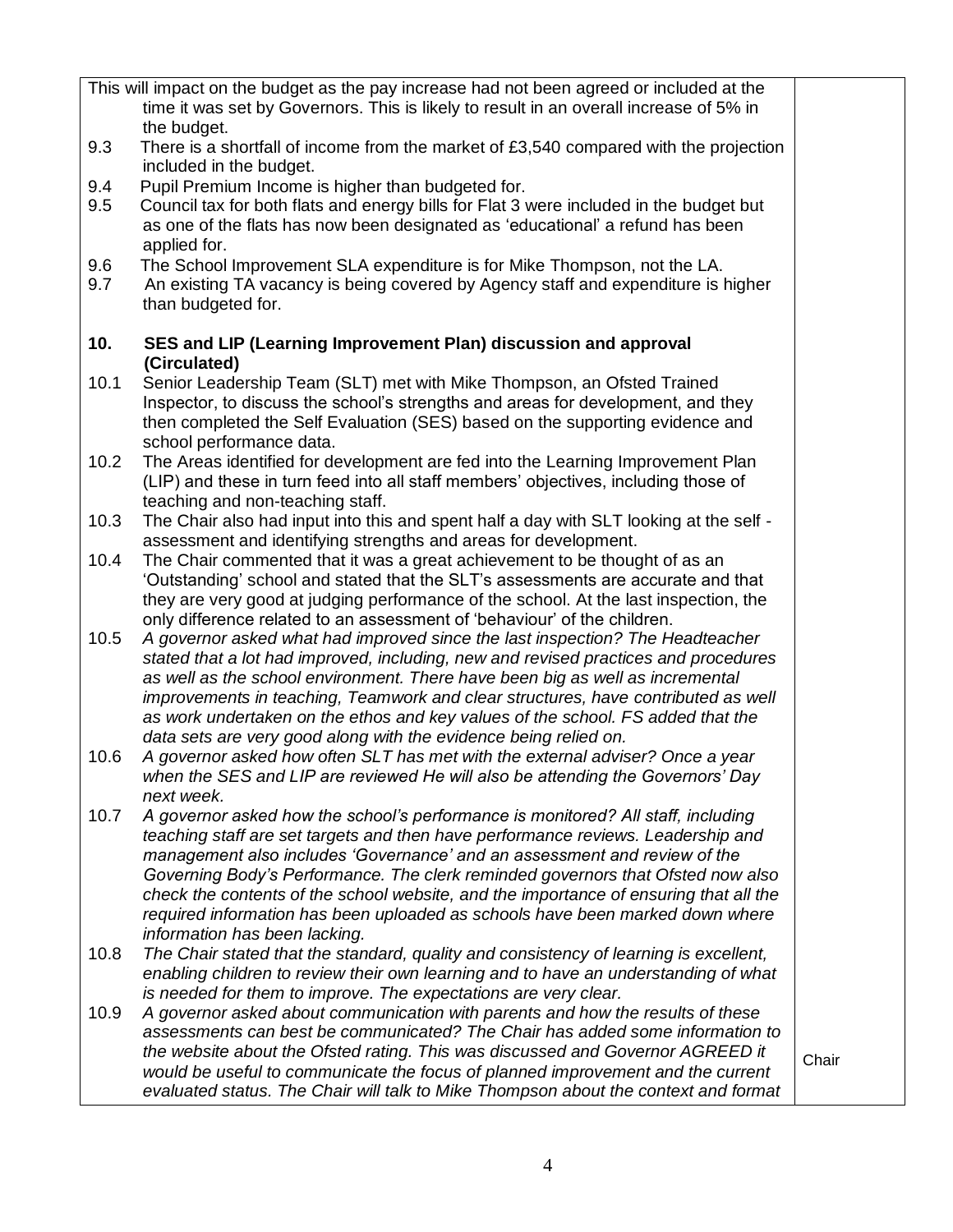| to children in a version for pupils.<br>10.10 The Chair thanked the Headteacher, SLT and all staff for their hard work.<br>10.11 The SES and LIP were both APPROVED by the Governing Body.<br>11.<br><b>Governors' Day in September</b><br>11.1<br>Governors' Day will take place as planned on Wednesday 27 <sup>th</sup> September in the<br>House on the school site, from 2.30pm until 8pm. Governors discussed the format<br>and arrangements for this.<br>The Day will be a development day aimed at producing a three-year plan for the<br>11.2<br>whole school, with priorities set for each of the three years.<br>11.3<br>The Chair outlined the proposed format for the day:<br>The context, taking account of the current political climate.<br>$\bullet$<br>A Brain storming exercise.<br>$\bullet$<br>Focus on the main ideas resulting from the brainstorming<br>$\bullet$<br>A review of Governance and FGB Committee Structure, with discussion and<br>$\bullet$<br>agreement on the way forward<br>Chair<br>In previous years the, Governors' Development Day had looked at areas of<br>11.4 |
|----------------------------------------------------------------------------------------------------------------------------------------------------------------------------------------------------------------------------------------------------------------------------------------------------------------------------------------------------------------------------------------------------------------------------------------------------------------------------------------------------------------------------------------------------------------------------------------------------------------------------------------------------------------------------------------------------------------------------------------------------------------------------------------------------------------------------------------------------------------------------------------------------------------------------------------------------------------------------------------------------------------------------------------------------------------------------------------------------------------|
|                                                                                                                                                                                                                                                                                                                                                                                                                                                                                                                                                                                                                                                                                                                                                                                                                                                                                                                                                                                                                                                                                                                |
|                                                                                                                                                                                                                                                                                                                                                                                                                                                                                                                                                                                                                                                                                                                                                                                                                                                                                                                                                                                                                                                                                                                |
|                                                                                                                                                                                                                                                                                                                                                                                                                                                                                                                                                                                                                                                                                                                                                                                                                                                                                                                                                                                                                                                                                                                |
|                                                                                                                                                                                                                                                                                                                                                                                                                                                                                                                                                                                                                                                                                                                                                                                                                                                                                                                                                                                                                                                                                                                |
|                                                                                                                                                                                                                                                                                                                                                                                                                                                                                                                                                                                                                                                                                                                                                                                                                                                                                                                                                                                                                                                                                                                |
|                                                                                                                                                                                                                                                                                                                                                                                                                                                                                                                                                                                                                                                                                                                                                                                                                                                                                                                                                                                                                                                                                                                |
|                                                                                                                                                                                                                                                                                                                                                                                                                                                                                                                                                                                                                                                                                                                                                                                                                                                                                                                                                                                                                                                                                                                |
|                                                                                                                                                                                                                                                                                                                                                                                                                                                                                                                                                                                                                                                                                                                                                                                                                                                                                                                                                                                                                                                                                                                |
|                                                                                                                                                                                                                                                                                                                                                                                                                                                                                                                                                                                                                                                                                                                                                                                                                                                                                                                                                                                                                                                                                                                |
|                                                                                                                                                                                                                                                                                                                                                                                                                                                                                                                                                                                                                                                                                                                                                                                                                                                                                                                                                                                                                                                                                                                |
|                                                                                                                                                                                                                                                                                                                                                                                                                                                                                                                                                                                                                                                                                                                                                                                                                                                                                                                                                                                                                                                                                                                |
|                                                                                                                                                                                                                                                                                                                                                                                                                                                                                                                                                                                                                                                                                                                                                                                                                                                                                                                                                                                                                                                                                                                |
|                                                                                                                                                                                                                                                                                                                                                                                                                                                                                                                                                                                                                                                                                                                                                                                                                                                                                                                                                                                                                                                                                                                |
|                                                                                                                                                                                                                                                                                                                                                                                                                                                                                                                                                                                                                                                                                                                                                                                                                                                                                                                                                                                                                                                                                                                |
|                                                                                                                                                                                                                                                                                                                                                                                                                                                                                                                                                                                                                                                                                                                                                                                                                                                                                                                                                                                                                                                                                                                |
|                                                                                                                                                                                                                                                                                                                                                                                                                                                                                                                                                                                                                                                                                                                                                                                                                                                                                                                                                                                                                                                                                                                |
| governance and leadership which fed into the Governors' Development Plan that                                                                                                                                                                                                                                                                                                                                                                                                                                                                                                                                                                                                                                                                                                                                                                                                                                                                                                                                                                                                                                  |
| focused on the key 3 priorities. The Chair will recirculate this.                                                                                                                                                                                                                                                                                                                                                                                                                                                                                                                                                                                                                                                                                                                                                                                                                                                                                                                                                                                                                                              |
| The issues that will be focused on this time, in order to develop a 3-year plan will be:                                                                                                                                                                                                                                                                                                                                                                                                                                                                                                                                                                                                                                                                                                                                                                                                                                                                                                                                                                                                                       |
| The Budget<br>$\bullet$                                                                                                                                                                                                                                                                                                                                                                                                                                                                                                                                                                                                                                                                                                                                                                                                                                                                                                                                                                                                                                                                                        |
| Premises<br>$\bullet$                                                                                                                                                                                                                                                                                                                                                                                                                                                                                                                                                                                                                                                                                                                                                                                                                                                                                                                                                                                                                                                                                          |
| <b>Teaching and Learning</b><br>$\bullet$<br><b>Pupils Outcomes</b><br>$\bullet$                                                                                                                                                                                                                                                                                                                                                                                                                                                                                                                                                                                                                                                                                                                                                                                                                                                                                                                                                                                                                               |
| All<br>Links with the local community                                                                                                                                                                                                                                                                                                                                                                                                                                                                                                                                                                                                                                                                                                                                                                                                                                                                                                                                                                                                                                                                          |
| Governors were asked to send any ideas they have about format or content of the                                                                                                                                                                                                                                                                                                                                                                                                                                                                                                                                                                                                                                                                                                                                                                                                                                                                                                                                                                                                                                |
| day to be sent to AG.                                                                                                                                                                                                                                                                                                                                                                                                                                                                                                                                                                                                                                                                                                                                                                                                                                                                                                                                                                                                                                                                                          |
| A governor asked if the development plan will be sent to parents and staff? The<br>11.5                                                                                                                                                                                                                                                                                                                                                                                                                                                                                                                                                                                                                                                                                                                                                                                                                                                                                                                                                                                                                        |
| intention is to send it to staff in the first instance, with a version to be shared with                                                                                                                                                                                                                                                                                                                                                                                                                                                                                                                                                                                                                                                                                                                                                                                                                                                                                                                                                                                                                       |
| parents at a later date.                                                                                                                                                                                                                                                                                                                                                                                                                                                                                                                                                                                                                                                                                                                                                                                                                                                                                                                                                                                                                                                                                       |
| 11.6<br>A question was asked about how the issues raised will be captured and the<br>Chair/HT                                                                                                                                                                                                                                                                                                                                                                                                                                                                                                                                                                                                                                                                                                                                                                                                                                                                                                                                                                                                                  |
| consensus was that a facilitator will be needed to co-ordinate the session on the day                                                                                                                                                                                                                                                                                                                                                                                                                                                                                                                                                                                                                                                                                                                                                                                                                                                                                                                                                                                                                          |
| to ensure that the Chair and Headteacher can participate fully on the day and ensure                                                                                                                                                                                                                                                                                                                                                                                                                                                                                                                                                                                                                                                                                                                                                                                                                                                                                                                                                                                                                           |
| that a plan for the way forward can be committed to by all who attend. This will be                                                                                                                                                                                                                                                                                                                                                                                                                                                                                                                                                                                                                                                                                                                                                                                                                                                                                                                                                                                                                            |
| arranged if possible.<br>11.7<br>The Clerk Reminded governors that whatever decisions are made by<br>Chair/HT                                                                                                                                                                                                                                                                                                                                                                                                                                                                                                                                                                                                                                                                                                                                                                                                                                                                                                                                                                                                  |
| Governors on the day will have to be Approved by the Full Governing Body in                                                                                                                                                                                                                                                                                                                                                                                                                                                                                                                                                                                                                                                                                                                                                                                                                                                                                                                                                                                                                                    |
| October, particularly the 3-Year Plan and any changes to the Governing Body                                                                                                                                                                                                                                                                                                                                                                                                                                                                                                                                                                                                                                                                                                                                                                                                                                                                                                                                                                                                                                    |
| <b>Committee Structure and ways of working.</b>                                                                                                                                                                                                                                                                                                                                                                                                                                                                                                                                                                                                                                                                                                                                                                                                                                                                                                                                                                                                                                                                |
|                                                                                                                                                                                                                                                                                                                                                                                                                                                                                                                                                                                                                                                                                                                                                                                                                                                                                                                                                                                                                                                                                                                |
| <b>Policies:</b><br>12.                                                                                                                                                                                                                                                                                                                                                                                                                                                                                                                                                                                                                                                                                                                                                                                                                                                                                                                                                                                                                                                                                        |
| a) Whistleblowing Policy (Circulated) – LC had worked on amending the Council's                                                                                                                                                                                                                                                                                                                                                                                                                                                                                                                                                                                                                                                                                                                                                                                                                                                                                                                                                                                                                                |
| Model Policy and incorporating elements of the current policy, including the spirit                                                                                                                                                                                                                                                                                                                                                                                                                                                                                                                                                                                                                                                                                                                                                                                                                                                                                                                                                                                                                            |
| of the current policy and recognising that St Michael's is a Church School. The                                                                                                                                                                                                                                                                                                                                                                                                                                                                                                                                                                                                                                                                                                                                                                                                                                                                                                                                                                                                                                |
| Main changes incorporated in the new version, includes the Vicar of St Michael's                                                                                                                                                                                                                                                                                                                                                                                                                                                                                                                                                                                                                                                                                                                                                                                                                                                                                                                                                                                                                               |
| as someone to whom s disclosure may be made, and including LDBS as a<br>All/LC<br>source of advice on handling disclosures and implementation of the policy.                                                                                                                                                                                                                                                                                                                                                                                                                                                                                                                                                                                                                                                                                                                                                                                                                                                                                                                                                   |
| Governors were asked to send any comments to LC as soon as possible                                                                                                                                                                                                                                                                                                                                                                                                                                                                                                                                                                                                                                                                                                                                                                                                                                                                                                                                                                                                                                            |
| with a view to approving the policy at the next meeting in October. In the                                                                                                                                                                                                                                                                                                                                                                                                                                                                                                                                                                                                                                                                                                                                                                                                                                                                                                                                                                                                                                     |
| meantime, LC stated there is still an issue about the "Confidentiality Code"                                                                                                                                                                                                                                                                                                                                                                                                                                                                                                                                                                                                                                                                                                                                                                                                                                                                                                                                                                                                                                   |
| referred to in the Council's model Policy, not having been received by the                                                                                                                                                                                                                                                                                                                                                                                                                                                                                                                                                                                                                                                                                                                                                                                                                                                                                                                                                                                                                                     |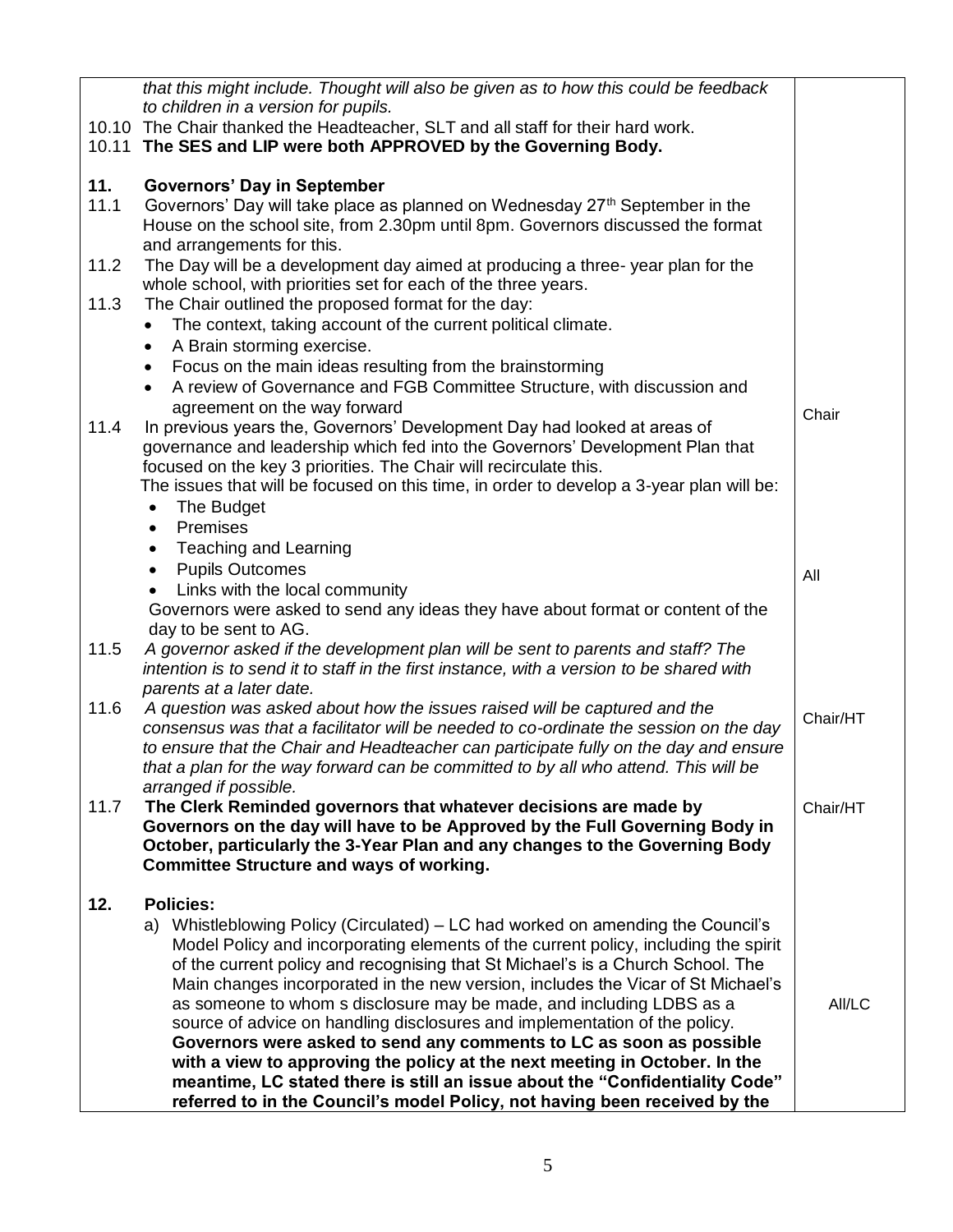|             | C) | school although the clerk had chased this up with Governors Services who<br>had in turn asked Human Resources some months ago. It is required to be<br>made available to all members of staff. The clerk and Headteacher will<br>endeavour to obtain a copy of this document<br>b) Pay and Performance Management policies (Circulated) – Both of the policies<br>were APPROVED by the Governing Body.<br>Admissions Criteria Review - Governors AGREED that the latest had been<br>thoroughly reviewed and amended by Governors Earlier in the year, in January<br>and that they are happy with the existing policy. Governors AGREED to re-<br>APPROVE the same policy for 2018/19 admissions.<br>d) Policy Reviews - the headteacher will circulate the Document listing all the<br>school's policies, and the dates on which they were last approved, to governors<br>for consideration at the next meeting in October.<br>e) Annual Planner (Circulated) - Governors stated that this document would be<br>very useful in planning the work of the governing Body and its Committees and<br>in setting agendas for future meetings. | Clerk/HT |
|-------------|----|------------------------------------------------------------------------------------------------------------------------------------------------------------------------------------------------------------------------------------------------------------------------------------------------------------------------------------------------------------------------------------------------------------------------------------------------------------------------------------------------------------------------------------------------------------------------------------------------------------------------------------------------------------------------------------------------------------------------------------------------------------------------------------------------------------------------------------------------------------------------------------------------------------------------------------------------------------------------------------------------------------------------------------------------------------------------------------------------------------------------------------------|----------|
| 13.<br>13.1 |    | Headteacher's Report (verbal)<br>Premises: various works and repairs were carried out over the summer, identified in<br>the Premises Improvement Plan, including refurbishment of the pavilion, widening<br>the footpath to KS2 and fencing in Early Years. There was a Summer Club letting<br>to Premier Sport and work carried out by the IT support team                                                                                                                                                                                                                                                                                                                                                                                                                                                                                                                                                                                                                                                                                                                                                                              |          |
| 13.2        |    | Branding:<br>a) New Uniform: A focus group was held with the class reps meeting with the HT,<br>and parents were given I Pads with photos of pupils wearing different uniforms under<br>option. The reps rated their satisfaction with each of the options and the outcome<br>was to adopt navy and white knitwear with silver piping and logo, with other items<br>available from supermarkets. Suppliers now need to be sourced and costs<br>ascertained. The new uniform will be introduced from September 2018 with a 2 Year<br>transition phase.<br>Governors raised the issue of no logo being on view in warmer weather when<br>knitwear won't be worn. They were informed that it may also be possible to have the<br>logo on the polo shirts but this will depend on the costs quoted.<br>b) Letter Head: this was discussed and Governors AGREED to retain the purple<br>in the logo.<br>c) Website: There have been a lot of pages to write and more information is needed.                                                                                                                                                   | HT       |
|             |    | A meeting will be held with those responsible for the website next week. In the<br>meantime, the Headteacher thanked AG and his wife for all their assistance.<br>d) Signage: Governors AGREED that this should be discussed by the Premises<br>Committee in the first instance and it will make recommendations to the Full<br>Governing Body on the way forward.                                                                                                                                                                                                                                                                                                                                                                                                                                                                                                                                                                                                                                                                                                                                                                       | HT/AZM   |
| 13.3        |    | Staff Profile: Information was distributed in the meeting, showing details of all staff<br>allocated to classes from the nursery up to year 6. The Head Teacher drew attention<br>to the Part-time SEN Leader, three apprentices with another hoping to be recruited,<br>and the NQTs. A lot of time has been spent on induction and settling in this term.<br>The NQTs are being trained within the School and FS is leading on delivery of the<br>training package and sharing good practice across the Learning Network. A<br>governor asked how many of the staff are new? Nine in total, which is more than last<br>year and has created a bit more of a challenge for the school timewise. Governors<br>asked if this could be reviewed later in the year with an update on how the year this<br>is going.<br>Due to shortfall in mid day meal supervisors SLT are continuing to provide lunch                                                                                                                                                                                                                                     | HT       |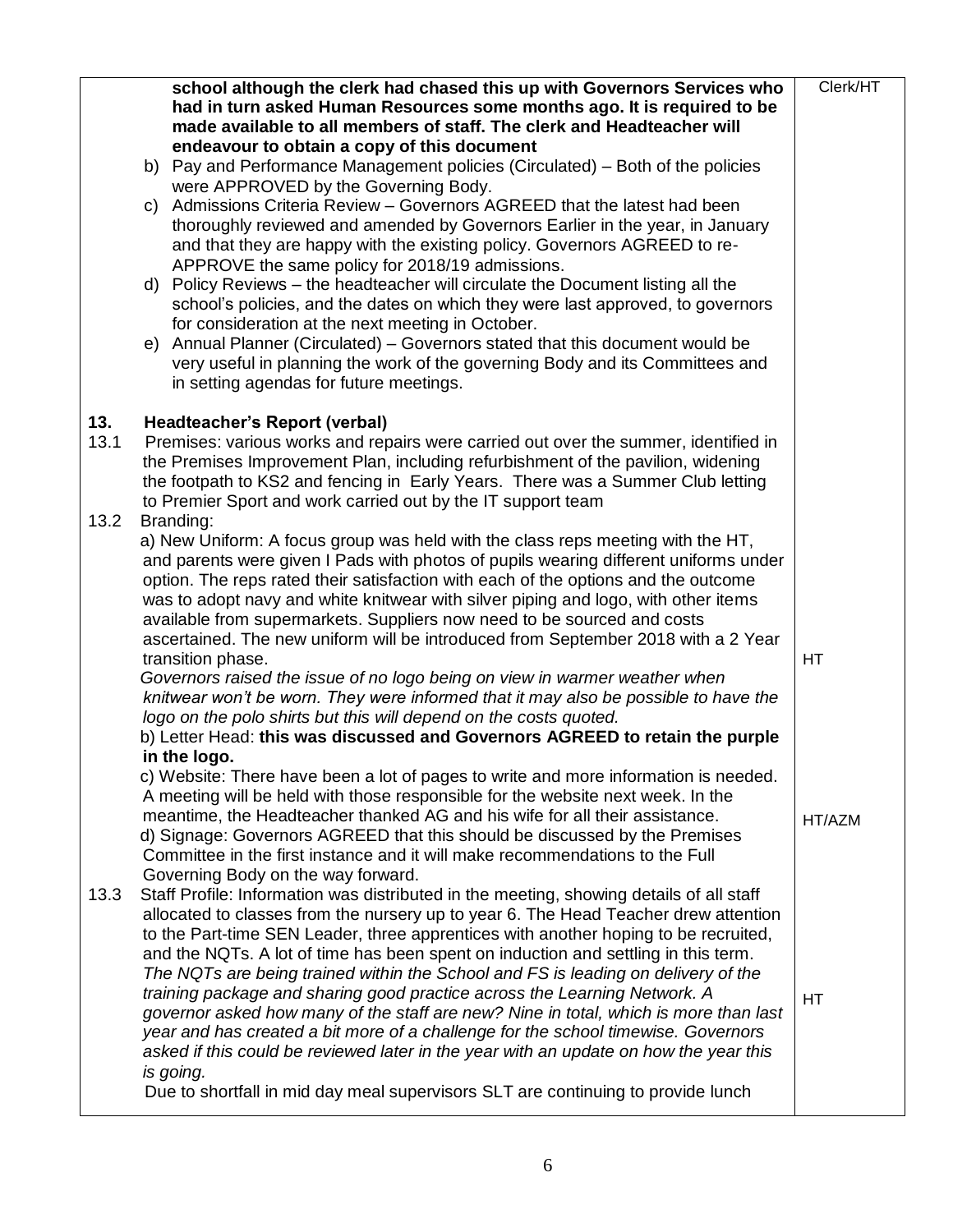| 13.4         | time cover with a view to moving away from this.<br>EYFS. Information was distributed in the meeting about the options taken up by<br>parents for Nursery hours, including take up and vacancies. Governors were                                                                                                      |          |
|--------------|-----------------------------------------------------------------------------------------------------------------------------------------------------------------------------------------------------------------------------------------------------------------------------------------------------------------------|----------|
|              | informed that all fees due have been paidAsked how delivery of the additional hours<br>is going, the headteacher said it was going well but staff have to supervise access at                                                                                                                                         |          |
|              | all points This will be looked at by the Committee responsible for premises<br>and if sufficient income is raised it may be possible to carry out capital                                                                                                                                                             | Premises |
|              | improvements.                                                                                                                                                                                                                                                                                                         | Cttee    |
| 13.5         | School Roll: There are 18 vacancies and adverts have been placed in the local<br>press. A higher number of pupils who have no English at all have joined the school.<br>A governor asked about the challenges posed by this. Some translation is needed<br>whivch is provided by a member of staff and some children. |          |
| 13.6<br>13.7 | KS2 specialist teaching is in place.<br>Ofsted: will be looking at the broader curriculum rather than focussing on just Maths                                                                                                                                                                                         |          |
|              | and English.                                                                                                                                                                                                                                                                                                          |          |
| 13.8         | Attainment: EYFS did really well, as did KS1 and KS2, with KS2 doing particularly<br>well in reading The school also applied for Quality Marks and was awarded a Silver<br>Eco and a Gold PE award. The headteacher thanked Mel Gittens and Michael<br>Whiting for their work in achieving these.                     |          |
| 13.9         | School Improvement: School to school support is being delivered via the NLC with<br>schools carrying out reviews of each other. The Headteacher and Assistant<br>Headteacher at St Michael's will be carrying out a review of St James' and A review                                                                  |          |
|              | of St Michael's will be carried out by Muswell Hill SLT.                                                                                                                                                                                                                                                              |          |
|              | 13.10 Showcase at Lauderdale House: On 17 <sup>th</sup> November St Michael's will showcase                                                                                                                                                                                                                           |          |
|              | artwork and have a stall throughout the day. This came about through FS making<br>contact with Lauderdale House to talk about joint working.                                                                                                                                                                          |          |
|              | 13.11 Data Protection: New regulations will be coming into force on the 18 <sup>th</sup> May and the                                                                                                                                                                                                                  |          |
|              | school is making preparations for this.<br>13.12 The Chair thanked the Headteacher for this informative report.                                                                                                                                                                                                       |          |
|              |                                                                                                                                                                                                                                                                                                                       |          |
| 14.<br>14.1  | <b>Reports from Committees, Working Groups and Lead Governors:</b><br>Premises Committee: The Current Committee Chair, AZM reported that the                                                                                                                                                                          |          |
|              | Committee had met on the 6 <sup>th</sup> July 2017 and that minutes would be made available                                                                                                                                                                                                                           |          |
|              | to governors. The Committee had planned works to be completed over the summer                                                                                                                                                                                                                                         |          |
|              | and the Chair recently took a tour with the Site Manager to look at the works that<br>had all been successfully completed. He also reported that a substantial part of the                                                                                                                                            |          |
|              | capital budget has now been spent. He thanked the Site Manager, Troy, for a                                                                                                                                                                                                                                           |          |
|              | successful summer. The Committee will be meeting again this term.                                                                                                                                                                                                                                                     |          |
| 14.2         | <b>Fundraising Working Group (MD): This has met twice since the last Governing Body</b><br>Meeting and members of the working party will be attending parents' evenings and                                                                                                                                           |          |
|              | meetings with parents. They have started work on an Investors Pack and good                                                                                                                                                                                                                                           |          |
|              | progress is being made in look at potential corporate donors.                                                                                                                                                                                                                                                         |          |
| 14.3         | Inclusion Lead (CB): CB will be meeting the Inclusion Leader next week to review                                                                                                                                                                                                                                      |          |
|              | plans and follow up from the meeting held with a group of parents in the summer<br>term. Individual meetings are being offered to some parents to follow up on issues                                                                                                                                                 |          |
|              | raised. The Chair expressed his gratitude to CB for the support she is able to offer.                                                                                                                                                                                                                                 |          |
|              | In answer to a question from a new governor CB explained the role and remit of                                                                                                                                                                                                                                        |          |
|              | Inclusion lead governor.<br>Safeguarding Lead (JM): JM reported having updated his training on 'Prevent' and                                                                                                                                                                                                          |          |
| 14.4         | 'Safeguarding'                                                                                                                                                                                                                                                                                                        |          |
| 14.5         | Finance Lead (MD): No update                                                                                                                                                                                                                                                                                          |          |
| 14.6         | Curriculum and Assessment Lead (MK): MK"s report of his meeting with relevant                                                                                                                                                                                                                                         |          |